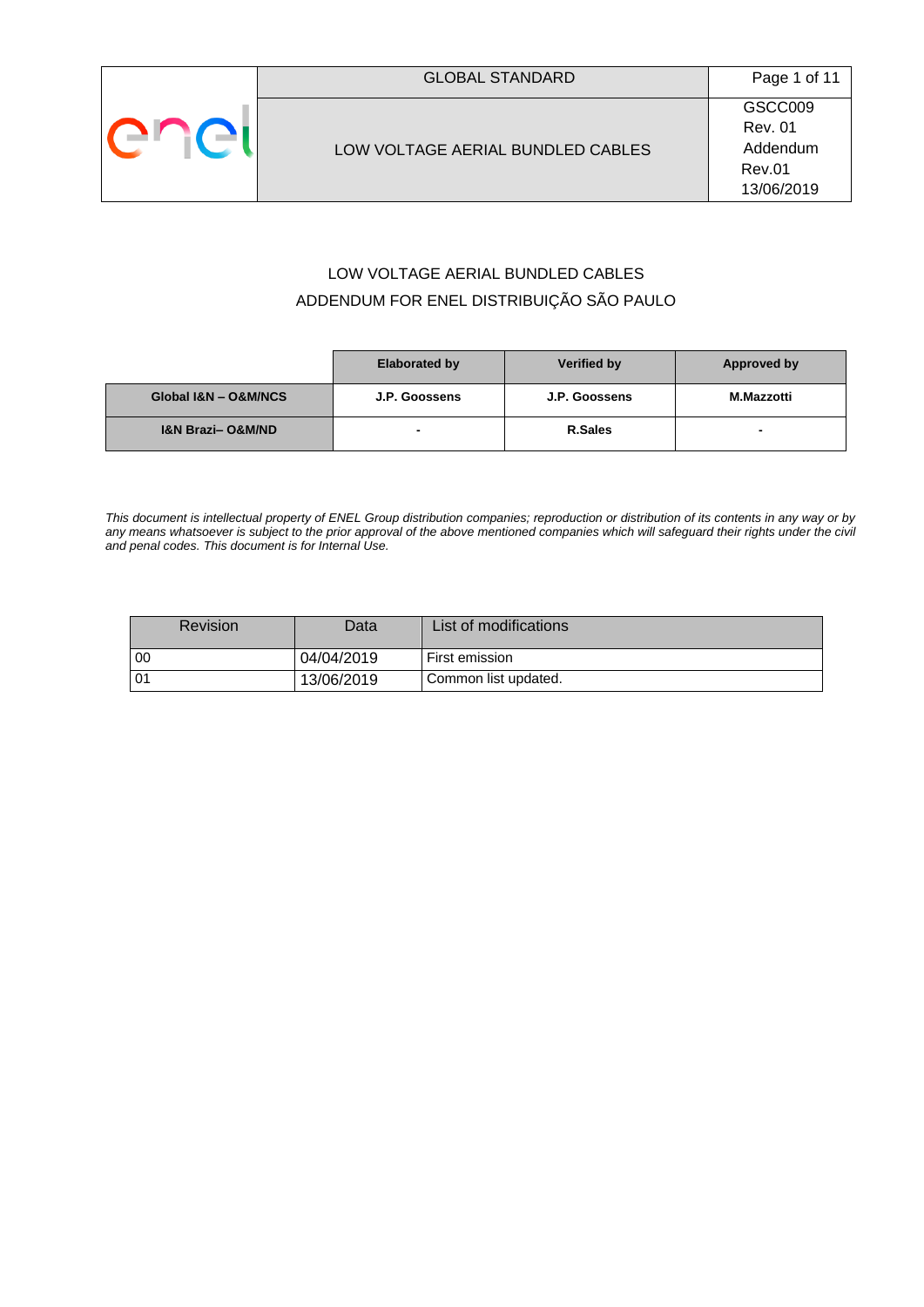|  | <b>GLOBAL STANDARD</b>            | Page 2 of 11   |
|--|-----------------------------------|----------------|
|  |                                   | GSCC009        |
|  |                                   | <b>Rev. 01</b> |
|  | LOW VOLTAGE AERIAL BUNDLED CABLES | Addendum       |
|  |                                   | <b>Rev.01</b>  |
|  |                                   | 13/06/2019     |

# **INDEX**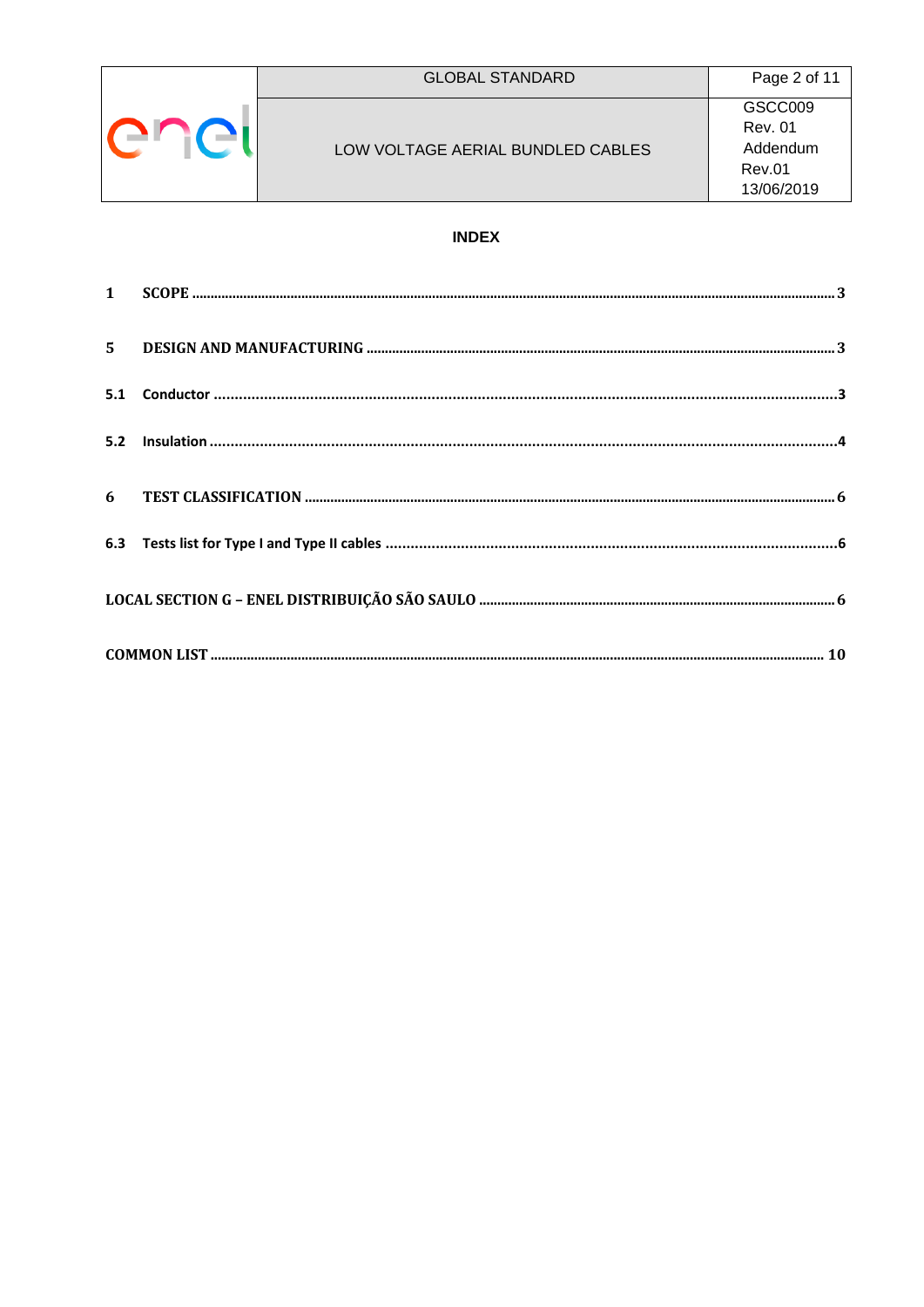

## <span id="page-2-0"></span>**1 SCOPE**

This addendum of the Global Standard GSCC009 rev. 1 specifies the requirements applicable to Enel Distribuição São Paulo (Brazil). They are specified in this document with reference to the same paragraph number of GSCC009 rev. 1.

# <span id="page-2-1"></span>**5 DESIGN AND MANUFACTURING**

## <span id="page-2-2"></span>**5.1 Conductor**

For **Type III** cables the conductors shall be stranded circular non-compacted (Class 2) made of aluminum with 99,5% purity degree.

For **Type I**, **Type II & Type IV** cables the phase conductors shall be stranded compacted circular (Class 2) made of aluminum with 99,5% purity degree.

Aluminum conductors shall comply all the features specified herein and in standard IEC 60228.

If required, the distance between welding points of the aluminum conductor shall not be less than:

- 15 m between two welding points of the whole conductor
- 200 m between two welding points of the external layer

On the other hand, for neutral supported cables (**Type II** & **Type IV)** aluminum alloy neutral conductor shall be stranded circular non-compacted, made with wires that shall comply all features specified in standard EN 50183, specifically for AL2 type.

Welding points are forbidden in the central wire. However, welding points in other layers are permitted as long as the distance between welding is not less than:

- 50 m between two welding points of the whole conductor.
- 200 m between two welding point in the external layer

In Table 2 and Table 3 aluminum and aluminum alloy conductor characteristics are shown.

| <b>Nominal</b><br>cross-section  | <b>Minimum</b><br>number of wires |                | <b>Diameter of conductors</b><br>[mm] | Maximum resistance of<br>conductor at 20°C |  |
|----------------------------------|-----------------------------------|----------------|---------------------------------------|--------------------------------------------|--|
| $\text{[mm}^2\text{]}$           |                                   | <b>Minimum</b> | <b>Maximum</b>                        | $[\Omega/km]$                              |  |
| 10                               | $(7)^*$                           | 3,7            | 4,1                                   | 3,08                                       |  |
| 16                               | $6(7)^{*}$                        | 4,6            | 5,2                                   | 1,91                                       |  |
| 25                               | $6(7)^{*}$                        | 5,6            | 6,5                                   | 1,20                                       |  |
| 35                               | 6                                 | 6,6            | 7,5                                   | 0,868                                      |  |
| 50                               | 6(7)                              | 7,7            | 8,6                                   | 0,641                                      |  |
| $54,6^{**}$                      | 7                                 | 9,2            | 9,8                                   | 0,630                                      |  |
| 70                               | $12 \overline{ }$                 | 9,3            | 10,2                                  | 0,443                                      |  |
| $80**$                           | 19                                | 11,2           | 12                                    | 0,437                                      |  |
| 95                               | 15                                | 11,0           | 12,0                                  | 0,320                                      |  |
| 150                              | 15                                | 13,9           | 15,0                                  | 0,206                                      |  |
| (7) For non-compacted conductors |                                   |                |                                       |                                            |  |

\*Aluminum alloy conductor used for neutral cores

**Table 1: Characteristics of aluminum and aluminum alloy conductors.**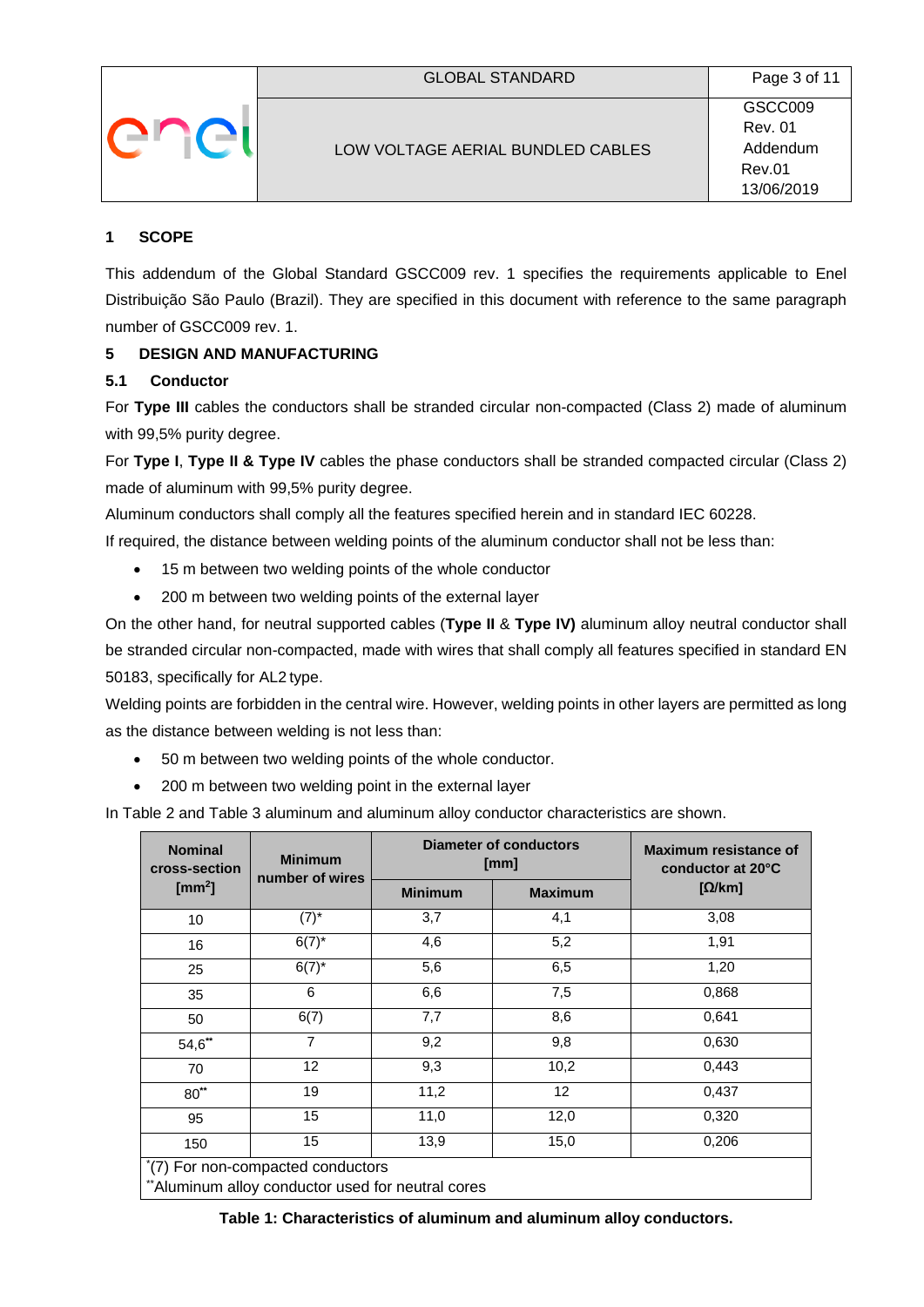|  | <b>GLOBAL STANDARD</b>            | Page 4 of 11                          |
|--|-----------------------------------|---------------------------------------|
|  |                                   | GSCC009<br><b>Rev. 01</b><br>Addendum |
|  | LOW VOLTAGE AERIAL BUNDLED CABLES | <b>Rev.01</b><br>13/06/2019           |

The lay direction of conductors external layer shall be right hand "Z" direction.

| Messenger conductor (Type II & Type IV)                                                 |                    |                             |              |  |  |
|-----------------------------------------------------------------------------------------|--------------------|-----------------------------|--------------|--|--|
| Material                                                                                |                    | AL2 EN 50183                |              |  |  |
| <b>Stranding Type</b>                                                                   | Non-compacted      |                             |              |  |  |
| Tensile strength of the individual wires<br>(See EN 50183)                              |                    | $≥$ (325) N/mm <sup>2</sup> |              |  |  |
|                                                                                         |                    |                             |              |  |  |
| Cross-section                                                                           | $\text{[mm}^2$     | 54,6                        | 80           |  |  |
| Wire nominal diameter<br>$3,15 \pm 0,03$ mm<br>$2,32 \pm 0,03$ mm<br>$\lceil mm \rceil$ |                    |                             |              |  |  |
| Coefficient of linear thermal expansion                                                 | $[^{\circ}C^{-1}]$ |                             | $23.10^{-6}$ |  |  |
| Young modulus                                                                           | [MPa]              | 62.000                      |              |  |  |

#### **Table 2 Neutral supporting conductor additional features.**

The Aluminum 1350 H19 and aluminum alloy conductors shall be according to the following table:

|                    | <b>Nominal</b><br><b>Cross-</b>   |  | <b>Formation</b>                        | <b>Min Breaking load</b> |  |  |
|--------------------|-----------------------------------|--|-----------------------------------------|--------------------------|--|--|
| <b>Material</b>    | section<br>$\text{[mm}^2\text{]}$ |  | <b>Wire nominal</b><br>diameter<br>[mm] | [daN]                    |  |  |
| AI 1350 H19        | 10                                |  | 1,36                                    | 195                      |  |  |
| Alluminum<br>alloy | 70                                |  | 3,45                                    | 1991                     |  |  |

#### **Table 4 Aluminum 1350 H19 and aluminum alloy features**

#### <span id="page-3-0"></span>**5.2 Insulation**

The insulation shall be applied by a suitable extrusion process, and shall form a compact and homogenous body, it shall not penetrate beyond the external layer of the conductor. In addition, it shall be possible to remove without creating any damage to the conductor.

The insulating material shall be cross-linked polyethylene (XLPE), compliant with the characteristics required herein this document.

The insulation must allow maximum conductor temperatures of 90 °C in normal operation and 250 °C under short circuit condition by at least 5 seconds.

The minimum thickness of insulation measured and accepted at any point of the cable shall not be less than 90% of the nominal value minus 0,1 mm. In addition, the average of all these measures should not be less than the nominal thickness.

$$
t_{\text{min}} \ge 0, 9 \ t_{n} - 0, 1
$$

Where:

 $t_{min}$ : minimum insulation thickness in millimeters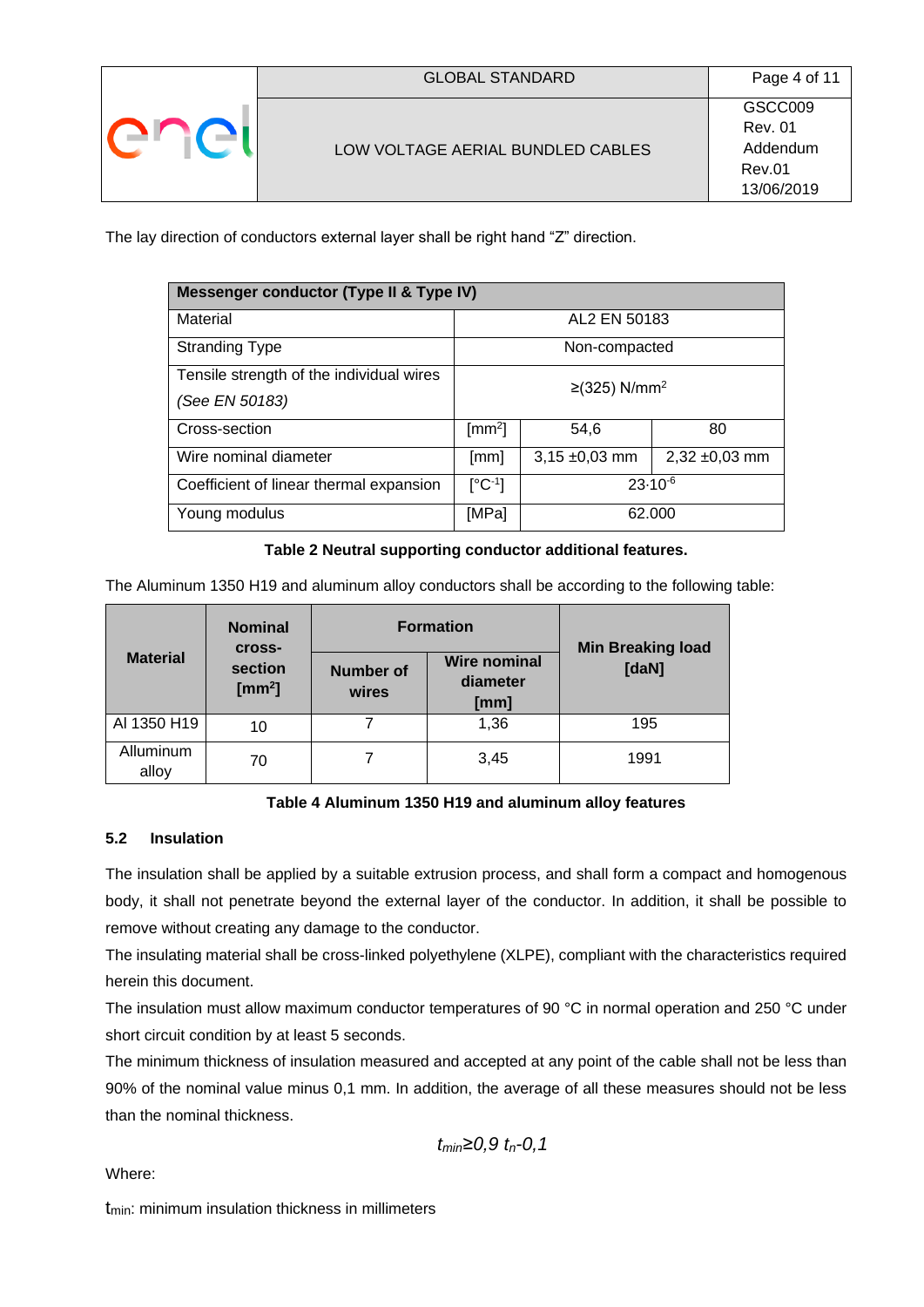|  | <b>GLOBAL STANDARD</b>            | Page 5 of 11              |
|--|-----------------------------------|---------------------------|
|  |                                   | GSCC009<br><b>Rev. 01</b> |
|  | LOW VOLTAGE AERIAL BUNDLED CABLES | Addendum<br><b>Rev.01</b> |
|  |                                   | 13/06/2019                |

## $t_n$ : nominal thickness in millimeters

If there is any separator between the conductor and insulation it shall not be considered when the insulation thickness measurement is performed.

|                                                  | <b>Type I and Type II</b>                         |                                                   | <b>Type III and Type IV</b>                       |                                                   |  |
|--------------------------------------------------|---------------------------------------------------|---------------------------------------------------|---------------------------------------------------|---------------------------------------------------|--|
| <b>Cross-section</b><br>[mm2]                    | <b>Insulation</b><br>nominal<br>thickness<br>[mm] | <b>Insulation</b><br>minimum<br>thickness<br>[mm] | <b>Insulation</b><br>nominal<br>thickness<br>[mm] | <b>Insulation</b><br>minimum<br>thickness<br>[mm] |  |
| 10                                               | 1,2                                               | 0,98                                              |                                                   |                                                   |  |
| 16                                               | 1,2                                               | 0,98                                              | 1,3                                               | 1,07                                              |  |
| 25                                               | 1,4                                               | 1,16                                              | 1,3                                               | 1,07                                              |  |
| 35                                               | 1,6                                               | 1,34                                              | 1,6                                               | 1,34                                              |  |
| 50                                               | 1,6                                               | 1,34                                              | 1,6                                               | 1,34                                              |  |
| 70                                               | 1,8                                               | 1,52                                              | 1,6                                               | 1,34                                              |  |
| 95                                               | 1,8                                               | 1,52                                              | 1,8                                               | 1,52                                              |  |
| 150                                              | 1,8                                               | 1,52                                              | 1,8                                               | 1,52                                              |  |
| $54,6*$                                          | 1,6                                               | 1,34                                              | 1,6                                               | 1,34                                              |  |
| 80*                                              | 1,8                                               | 1,52                                              | 1,8                                               | 1,52                                              |  |
| *Aluminum alloy conductor used for neutral cores |                                                   |                                                   |                                                   |                                                   |  |

# **Table 3 XLPE insulation thickness**

The insulation color shall be **black.** 

For **Type IV** cables the insulation color of the neutral core shall be grey RAL 7001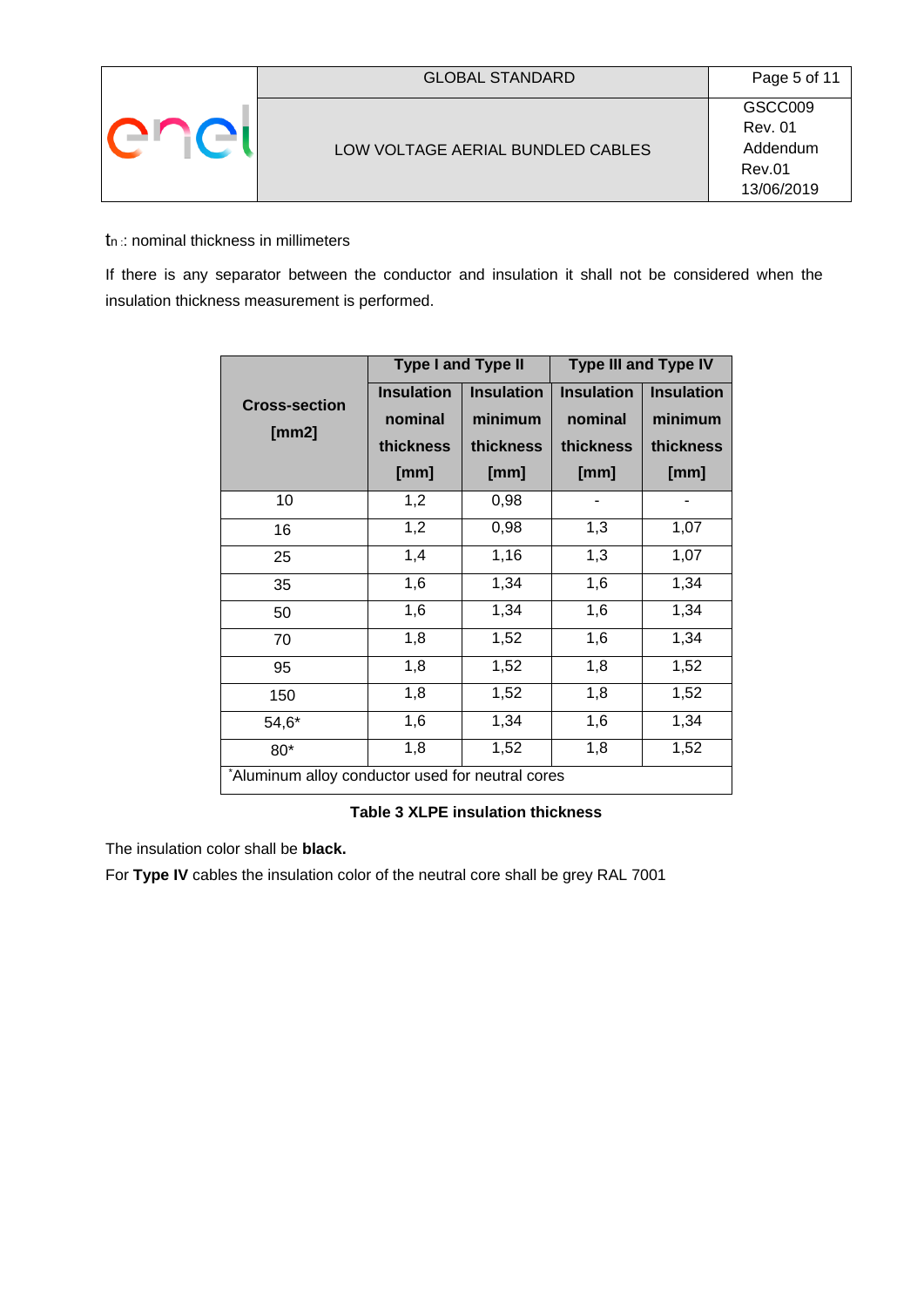## <span id="page-5-0"></span>**6 TEST CLASSIFICATION**

# <span id="page-5-1"></span>**6.3 Tests list for Type I and Type II cables**

| $N^{\circ}$ | Test                                                                                                                                                                                                                                                                                           | Requirements                                                                                                              | <b>Test Method</b>             | R | S | T        |
|-------------|------------------------------------------------------------------------------------------------------------------------------------------------------------------------------------------------------------------------------------------------------------------------------------------------|---------------------------------------------------------------------------------------------------------------------------|--------------------------------|---|---|----------|
| 3           | breaking<br>Mechanical<br>load<br>verification of:<br>Phase conductors<br>$10 \text{ mm}^2$<br>$16 \text{ mm}^2$<br>$25 \text{ mm}^2$<br>$35 \text{ mm}^2$<br>$50 \text{ mm}^2$<br>$70 \text{ mm}^2$<br>$95 \text{ mm}^2$<br>150 mm <sup>2</sup><br>Neutral conductors<br>54,6 mm <sup>2</sup> | $≥190$ daN<br>$≥190$ daN<br>≥300 daN<br>$\geq$ 420 daN<br>≥600 daN<br>≥840 daN<br>$≥1140$ daN<br>≥1800 daN<br>$≥1660$ daN | HD 626 Part 2 sub-clause 2.1.2 | ٠ |   | $\times$ |
|             | $80 \text{ mm}^2$                                                                                                                                                                                                                                                                              | $≥2100$ daN                                                                                                               |                                |   |   |          |

# <span id="page-5-2"></span>LOCAL SECTION G – ENEL DISTRIBUIÇÃO São Saulo

| <b>ITEM</b> | <b>TITLE</b>                | <b>DESCRIPTION</b>                                                                                                                                                                                                                                                                                                                                                                           |
|-------------|-----------------------------|----------------------------------------------------------------------------------------------------------------------------------------------------------------------------------------------------------------------------------------------------------------------------------------------------------------------------------------------------------------------------------------------|
| 3.3         | Replaced local<br>standards | E-BT-002<br>PM-R 1796 R-05<br>PM-R 208.01.2<br>PM-R 208.10.0<br>NTC-27 - Review 2<br>NTE-M-056 Condutores Elétricos - Distribuição Aérea<br>NBR – 8182 Cabos de Potência Multiplexados auto sustentados com isolação<br>extrutada de PE ou XLPE, para tensões até 0,6/1kV.<br>NBR - 11137 - Carretel de madeira para acondicionamento de fios e cabos<br>elétricos - Dimensões e extruturas. |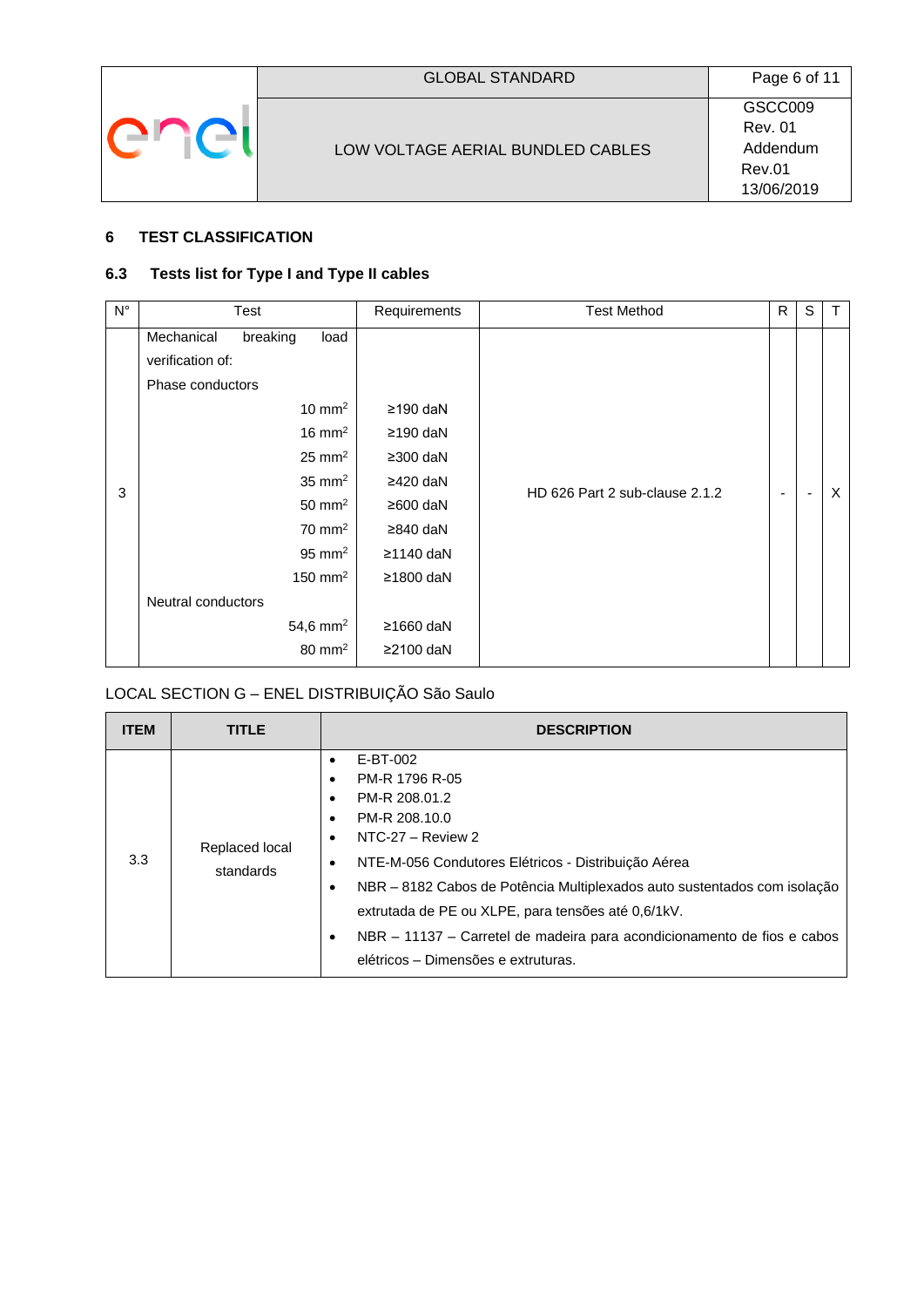# LOW VOLTAGE AERIAL BUNDLED CABLES

enel

GSCC009 Rev. 01 Addendum Rev.01 13/06/2019

| <b>ITEM</b> | <b>TITLE</b>                          | <b>DESCRIPTION</b>                                                                                                                                                                                                                                                                                                                                                                                                                                                                                                                                                                                                                                                                                                                                                                                                                                                                                                                                                                                                                                                                                                                                                                                                                                                                                                                                                                                                                                                                                                                                                                                                                                                                                                                                            |
|-------------|---------------------------------------|---------------------------------------------------------------------------------------------------------------------------------------------------------------------------------------------------------------------------------------------------------------------------------------------------------------------------------------------------------------------------------------------------------------------------------------------------------------------------------------------------------------------------------------------------------------------------------------------------------------------------------------------------------------------------------------------------------------------------------------------------------------------------------------------------------------------------------------------------------------------------------------------------------------------------------------------------------------------------------------------------------------------------------------------------------------------------------------------------------------------------------------------------------------------------------------------------------------------------------------------------------------------------------------------------------------------------------------------------------------------------------------------------------------------------------------------------------------------------------------------------------------------------------------------------------------------------------------------------------------------------------------------------------------------------------------------------------------------------------------------------------------|
| 8           | <b>CONDITIONS OF</b><br><b>SUPPLY</b> | Packaging and Labelling<br>Cables shall be delivered on spools made of wood or metal, such spool will<br>not be returned. Characteristics are indicated in Figure A, dimensions are<br>depicted in Table A.<br>The total length of the supplied cable shall not be less than that requested<br>in the purchase order and shall not be longer by any more than 5%.<br>The maximum gross weight of the packaged spool must not exceed 3500<br>kg.<br>The ends of the cables on each spool must be protected with caps or hoods<br>that prevent the entry of moisture. These ends internally secured to the<br>spools, must be mechanically protected against possible damages<br>resulting from handling and transportation of each spool, leaving both ends<br>accessible through the use of an internal helix or reel on each spool.<br>When distance between manufacturing facilities and distribution company<br>storage center is less than 200 km and is necessary only one mean of<br>transportation,<br>It is mandatory to use internal helix for cables cross-section greater of equal<br>to 120 mm <sup>2</sup> . However, moisture protection on both visible ends of the<br>cables, mechanical protection, and careful handling shall be applied.<br>Some Purchase orders could request 2,000 m of maximum length per spool<br>and/or pre-joined cables.<br>Spools made of wood shall be treated according to the international<br>requirements for the control of plant disease, avoiding the compounds<br>"Pentachlorophenol" and "Creosote". The treatment must include, at least:<br>highly toxic to xylophagous organisms, high penetration and holding power,<br>chemical stability, non-corrosive substances to metals that could affect the |
|             |                                       | physical characteristics of wood.                                                                                                                                                                                                                                                                                                                                                                                                                                                                                                                                                                                                                                                                                                                                                                                                                                                                                                                                                                                                                                                                                                                                                                                                                                                                                                                                                                                                                                                                                                                                                                                                                                                                                                                             |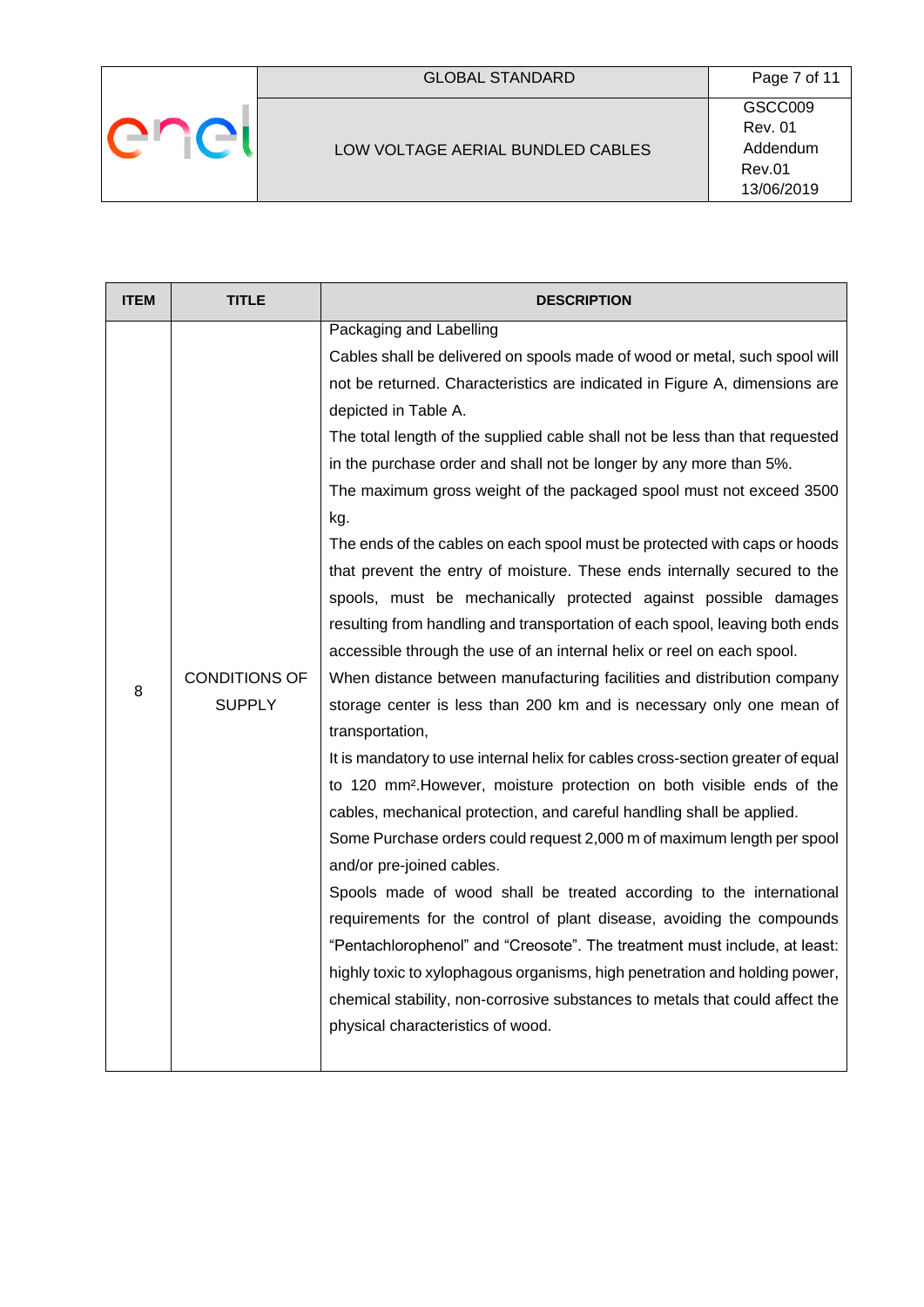| <b>GLOBAL STANDARD</b>            | Page 8 of 11   |
|-----------------------------------|----------------|
|                                   | GSCC009        |
|                                   | <b>Rev. 01</b> |
| LOW VOLTAGE AERIAL BUNDLED CABLES | Addendum       |
|                                   | Rev.01         |
|                                   | 13/06/2019     |

# LOCAL SECTION G – ENEL DISTRIBUIÇÃO (BRASIL)

| <b>ITEM</b> | <b>TITLE</b>                          | <b>DESCRIPTION</b>                                                                                                                                                                                                                                                                                                                                                                                                                                                                                                                                                                                                                                                                                                                                                                                                                                                                                                                                                                                                                                                                                                                               |
|-------------|---------------------------------------|--------------------------------------------------------------------------------------------------------------------------------------------------------------------------------------------------------------------------------------------------------------------------------------------------------------------------------------------------------------------------------------------------------------------------------------------------------------------------------------------------------------------------------------------------------------------------------------------------------------------------------------------------------------------------------------------------------------------------------------------------------------------------------------------------------------------------------------------------------------------------------------------------------------------------------------------------------------------------------------------------------------------------------------------------------------------------------------------------------------------------------------------------|
|             |                                       | C<br>B<br>$\varnothing$ =50 mm for<br>stranding machin<br>Figure A<br>Dimensions:                                                                                                                                                                                                                                                                                                                                                                                                                                                                                                                                                                                                                                                                                                                                                                                                                                                                                                                                                                                                                                                                |
|             |                                       | $C^{(1)}$<br>$A^{(1)}$<br>$\mathbf{D}^{(2)}$<br>B<br>Е                                                                                                                                                                                                                                                                                                                                                                                                                                                                                                                                                                                                                                                                                                                                                                                                                                                                                                                                                                                                                                                                                           |
|             |                                       | mm<br>$_{\text{mm}}$<br>$\text{mm}$<br>$\text{mm}$<br>mm                                                                                                                                                                                                                                                                                                                                                                                                                                                                                                                                                                                                                                                                                                                                                                                                                                                                                                                                                                                                                                                                                         |
|             |                                       | (3)<br>(4)<br>2000<br>1120<br>80                                                                                                                                                                                                                                                                                                                                                                                                                                                                                                                                                                                                                                                                                                                                                                                                                                                                                                                                                                                                                                                                                                                 |
| 8           | <b>CONDITIONS OF</b><br><b>SUPPLY</b> | Table A<br>Notes:<br>(1) Maximum value.<br>(2) Minimum value.<br>(3) Two times the minimum bending radius indicated by the supplier.<br>(4) 300 or 180 mm according to spool type (large or small, respectively)<br>The spools must contain:<br>An external protection built with wooden flanges fixed on the wooden<br>$\bullet$<br>spools or some equivalent for metal spools, being secured with tapes<br>or straps.<br>Indication with an arrow of the rolling direction.<br>$\bullet$<br>A stainless steel plate for identification purposes. Such plate shall be<br>$\bullet$<br>applied in both flanges and shall have the following information (in<br>Portuguese):<br>Manufacturer name<br>1)<br>2)<br>Country of origin<br>ENEL RIO/ENEL CEARÁ/ENEL GOIÁS/ ENEL SÃO PAULO<br>3)<br>(according to purchase)<br>Purchase order N°<br>4)<br>Rated Voltage Uo/U (Umax)<br>5)<br>Insulation material<br>6)<br>Cable cross-section [mm <sup>2</sup> ]<br>7)<br>Spool number of the corresponding delivered batch<br>8)<br>Net and gross weight [kg]<br>9)<br>10) Configuration type (unipolar, triplex, quadruplex).<br>11) Cable length [m] |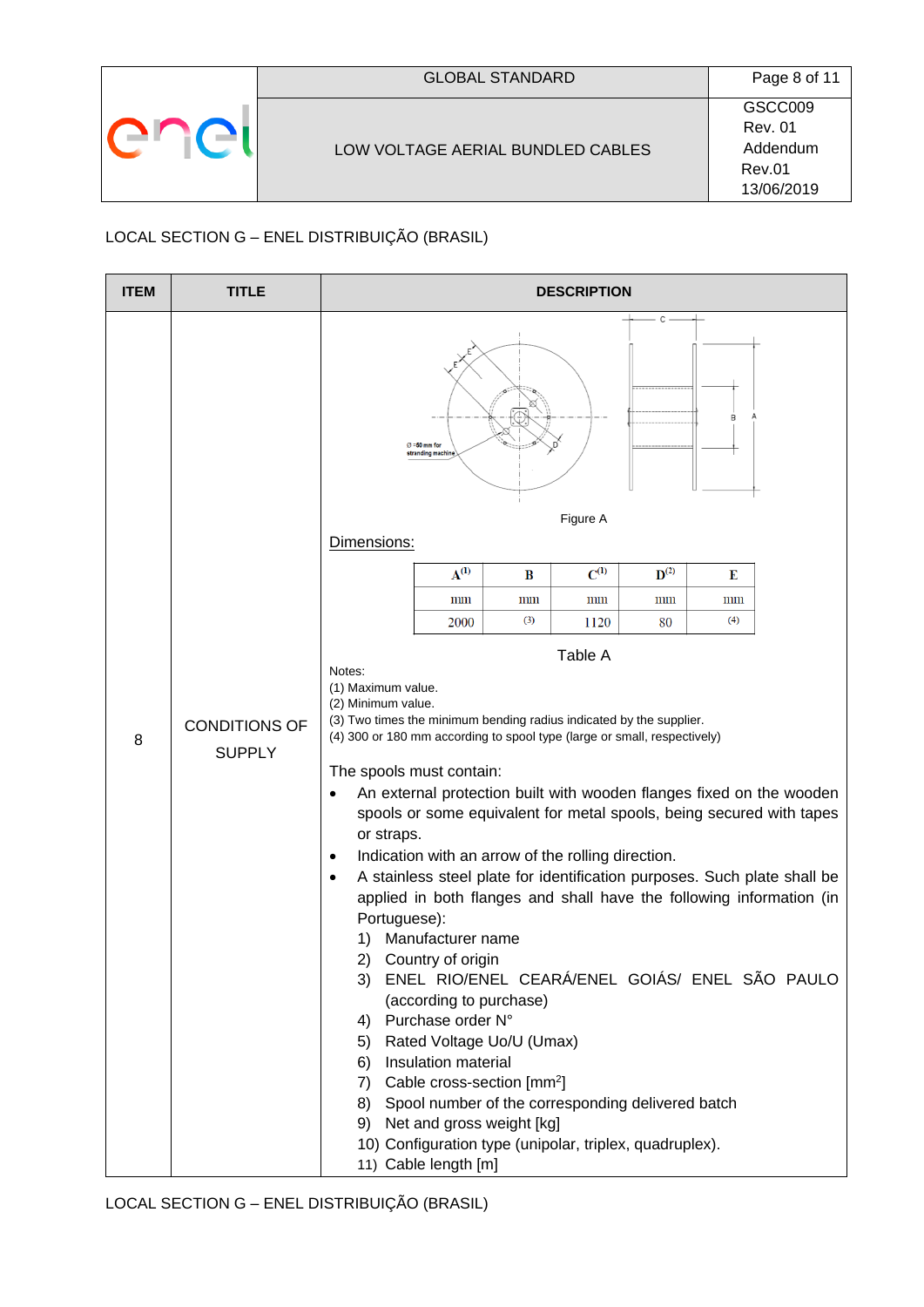| L. |
|----|
|----|

# GLOBAL STANDARD Page 9 of 11

## LOW VOLTAGE AERIAL BUNDLED CABLES

GSCC009 Rev. 01 Addendum Rev.01 13/06/2019

| <b>ITEM</b> | <b>TITLE</b>         |                                                                | <b>DESCRIPTION</b>  |                       |  |
|-------------|----------------------|----------------------------------------------------------------|---------------------|-----------------------|--|
|             |                      | The Drums and the length are indicated in the following table: |                     |                       |  |
|             |                      | <b>Formation</b>                                               | Spool max dimension | <b>Nominal length</b> |  |
|             |                      |                                                                |                     | per spool [m]         |  |
|             |                      | 2X1X10+10MM <sup>2</sup>                                       | Cable roll          | 100                   |  |
|             |                      | 3X1X10+10MM <sup>2</sup>                                       | Cable roll          | 100                   |  |
|             |                      | 2X1X10MM <sup>2</sup>                                          | ABNT 11137 100/60   | 1500                  |  |
| 8           | <b>CONDITIONS OF</b> | $3x1x25$ MM <sup>2</sup>                                       | ABNT 11137 100/60   | 1000                  |  |
|             | <b>SUPPLY</b>        | $4x25$ MM <sup>2</sup>                                         | ABNT 11137 125/70   | 1000                  |  |
|             |                      | $2x25$ MM <sup>2</sup>                                         | ABNT 11137 125/70   | 1500                  |  |
|             |                      | 2x50+54,6 MM <sup>2</sup>                                      | ABNT 11137 125/70   | 1000                  |  |
|             |                      | 3x50+54,6 MM <sup>2</sup>                                      | ABNT 11137 150/80   | 1200                  |  |
|             |                      | $2x70+70$ MM <sup>2</sup>                                      | ABNT 11137 125/70   | 900                   |  |
|             |                      | 3x95+54,6 MM <sup>2</sup>                                      | ABNT 11137 125/70   | 500                   |  |
|             |                      | 3x150+80 MM <sup>2</sup>                                       | ABNT 11137 150/80   | 500                   |  |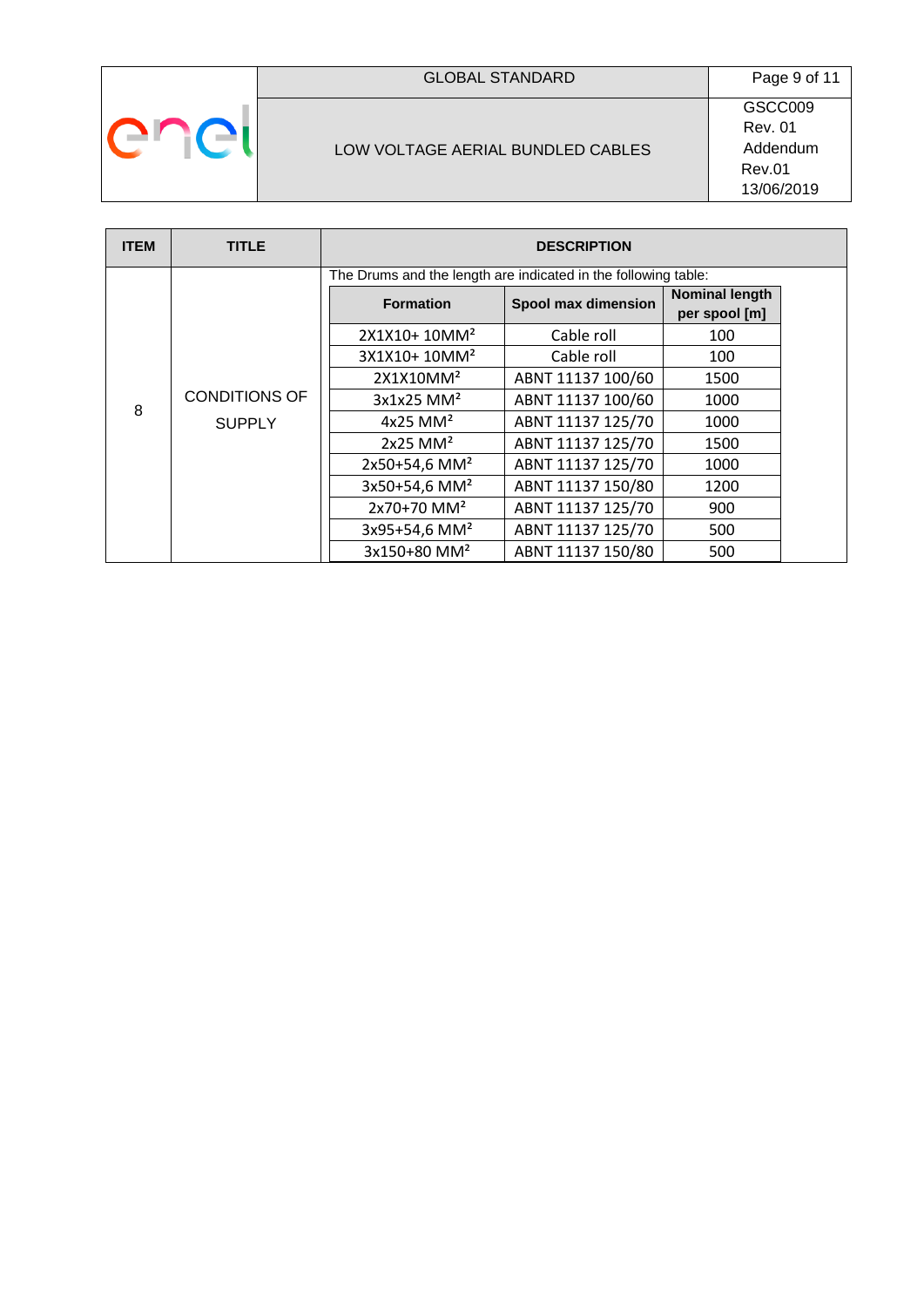|     | <b>GLOBAL STANDARD</b>            | Page 10 of 11  |
|-----|-----------------------------------|----------------|
|     |                                   | GSCC009        |
| enc |                                   | <b>Rev. 01</b> |
|     | LOW VOLTAGE AERIAL BUNDLED CABLES | Addendum       |
|     |                                   | Rev.01         |
|     |                                   | 13/06/2019     |

## <span id="page-9-0"></span>Common list

| GS<br><b>Type Code</b> | <b>Country</b>       | Country<br>Code | Formation<br>$\text{[mm}^2$     | <b>Type</b>   | Cable   Conductor<br>material | Minimum<br>number<br>of wires<br>in the<br>conductor | Conductor<br>diameter<br>[mm] | Minimum   Maximum<br>Conductor<br>diameter<br>[mm] | Insulation<br>material | nominal<br>thickness<br>[mm] | Insulation   Insulation<br>minimum<br>thickness<br>[mm] | Insulation<br>color                                | Sheath<br><b>Material</b> | Sheath<br>nominal<br>thickness<br>[mm] | Sheath<br>thickness<br>[mm] | color  | minimum   Sheath   Messenger<br>material | Minimum<br>number of<br>wires in<br>the<br>messenger | Minimum<br>diameter<br>[mm] | Maximum<br>messenger   messenger<br>diameter<br>[mm] | Messenger<br>nominal<br>insulation<br>thickness<br>[mm] | Messenger<br>minimum<br>insulation<br>thickness<br>[mm] | Manufacturing<br>features   |
|------------------------|----------------------|-----------------|---------------------------------|---------------|-------------------------------|------------------------------------------------------|-------------------------------|----------------------------------------------------|------------------------|------------------------------|---------------------------------------------------------|----------------------------------------------------|---------------------------|----------------------------------------|-----------------------------|--------|------------------------------------------|------------------------------------------------------|-----------------------------|------------------------------------------------------|---------------------------------------------------------|---------------------------------------------------------|-----------------------------|
| GSCC009/004            | SP-<br><b>Brazil</b> | 324066          | 4x25                            |               | Aluminum                      | 6                                                    | 5,6                           | 6,5                                                | <b>XLPE</b>            | 1,4                          | 1,16                                                    | <b>Black, Red</b><br>grey and<br>blue<br>messenger | $\sim$                    |                                        | $\overline{\phantom{a}}$    |        |                                          |                                                      |                             |                                                      | $\sim$                                                  | $\sim$                                                  | Self-supporting             |
| GSCC009/007            | SP-<br><b>Brazil</b> | 324067          | 2x50+54,6                       | $\mathbf{II}$ | Aluminum                      | 6                                                    | 7,7                           | 8,6                                                | <b>XLPE</b>            | 1,6                          | 1,34                                                    | Black, grey<br>and blue<br>messenger               | $\sim$                    |                                        | $\overline{\phantom{a}}$    | $\sim$ | AL <sub>2</sub>                          | $\overline{7}$                                       | 9,2                         | 9,8                                                  | 1,6                                                     | 1,34                                                    | <b>Neutral</b><br>supported |
| GSCC009/010            | SP-<br><b>Brazil</b> | 324068          | 3x50+54,6                       | $\mathbf{u}$  | Aluminum                      | 6                                                    | 7,7                           | 8,6                                                | <b>XLPE</b>            | 1,6                          | 1,34                                                    | <b>Black, Red</b><br>grey and<br>blue<br>messenger | $\overline{\phantom{a}}$  |                                        | $\overline{\phantom{a}}$    |        | AL <sub>2</sub>                          | $\overline{7}$                                       | 9,2                         | 9,8                                                  | 1,6                                                     | 1,34                                                    | <b>Neutral</b><br>supported |
| GSCC009/012            | SP-<br><b>Brazil</b> | 324065          | 3x95+54,6                       | $\mathbf{II}$ | Aluminum                      | 15                                                   | 11                            | 12                                                 | <b>XLPE</b>            | 1,8                          | 1,52                                                    | <b>Black, Red</b><br>grey and<br>blue<br>messenger | $\overline{\phantom{a}}$  |                                        | $\overline{\phantom{a}}$    |        | AL <sub>2</sub>                          | $\overline{7}$                                       | 9,2                         | 9,8                                                  | 1,6                                                     | 1,34                                                    | Neutral<br>supported        |
| GSCC009/013            | SP-<br><b>Brazil</b> | 324064          | 3x150+80                        | $\mathbf{H}$  | Aluminum                      | 15                                                   | 13,9                          | 15                                                 | <b>XLPE</b>            | 1,8                          | 1,52                                                    | <b>Black, Red</b><br>grey and<br>blue<br>messenger | $\sim$                    |                                        | $\sim$                      | $\sim$ | AL <sub>2</sub>                          | 19                                                   | 11,2                        | 12                                                   | 1,8                                                     | 1,52                                                    | Neutral<br>supported        |
| GSCC009/020            | SP-<br><b>Brazil</b> | 324062          | 2X1X10+<br>$10$ MM <sup>2</sup> | $\mathbf{u}$  | <b>Aluminum</b>               | 1                                                    | 3,7                           | 4,1                                                | XLPE                   | 1,2                          | 0,98                                                    | <b>Black, grey</b><br>and blue<br>messenger        |                           | $\overline{\phantom{a}}$               | $\sim$                      |        | Aluminum<br>1350 H19                     | 7                                                    | 4,1                         | 4,6                                                  | 1,2                                                     | 0,98                                                    | <b>Neutral</b><br>supported |
| GSCC009/021            | SP-<br><b>Brazil</b> | 324070          | 3X1X10+<br>$10$ MM $^2$         | $\mathbf{II}$ | Aluminum                      | 1                                                    | 3,7                           | 4,1                                                | <b>XLPE</b>            | 1,2                          | 0,98                                                    | <b>Black, Red</b><br>grey and<br>blue<br>messenger | $\overline{\phantom{a}}$  | $\overline{\phantom{a}}$               | $\sim$                      |        | Aluminum<br>1350 H19                     | $\overline{\mathbf{z}}$                              | 4,1                         | 4,6                                                  | 1,2                                                     | 0,98                                                    | <b>Neutral</b><br>supported |
| GSCC009/022            | SP-<br><b>Brazil</b> |                 | 324056 2X1X10MM <sup>2</sup>    |               | Aluminum                      | 1                                                    | 3,7                           | 4,1                                                | <b>XLPE</b>            | 1,2                          | 0,98                                                    | <b>Black or</b><br>Grey                            | $\sim$                    | $\sim$                                 | $\overline{\phantom{a}}$    | $\sim$ | $\overline{\phantom{a}}$                 | $\sim$                                               | $\overline{\phantom{a}}$    | $\overline{\phantom{a}}$                             | $\sim$                                                  | $\sim$                                                  | Self-supporting             |